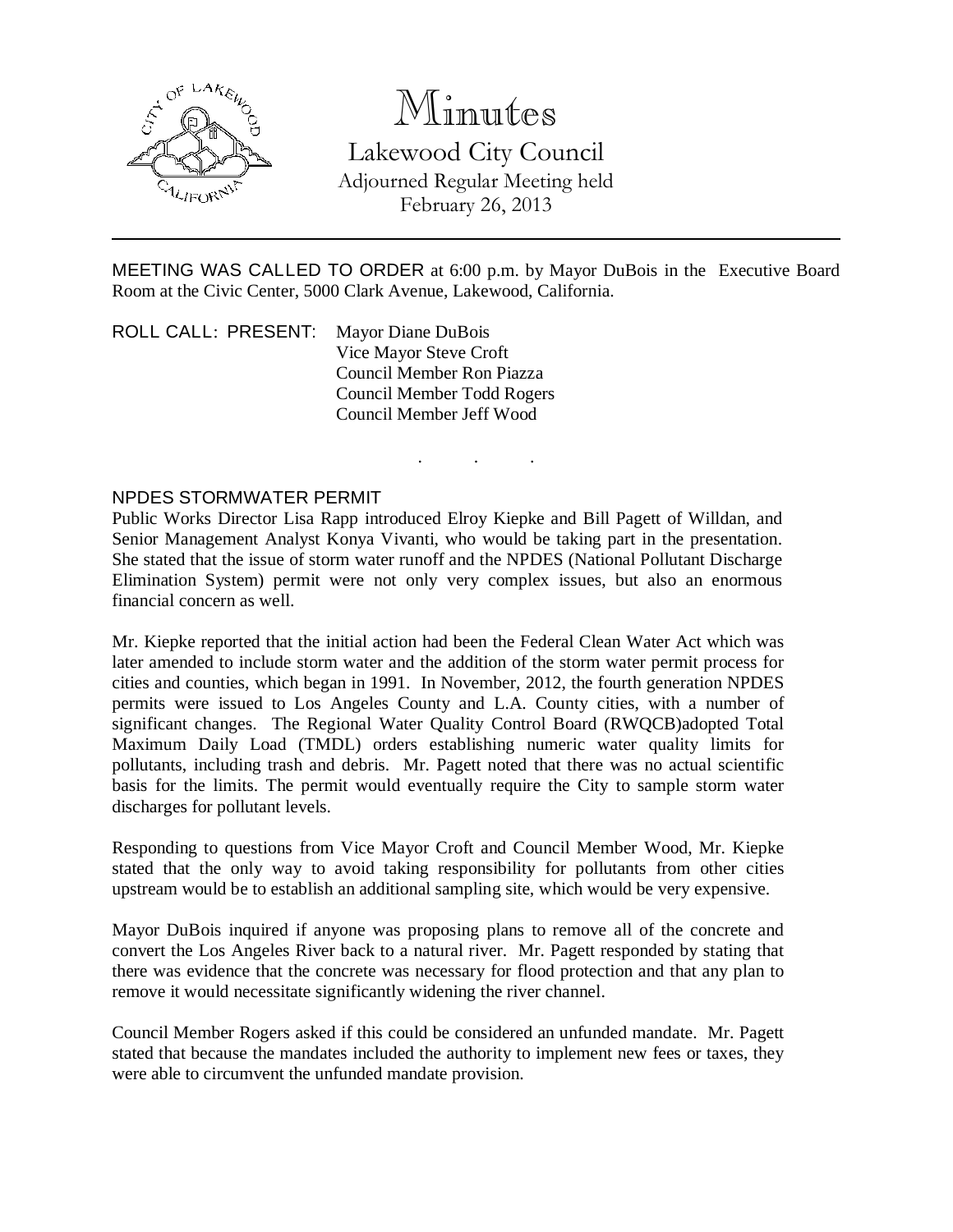City Council Minutes February 26, 2013 Page 2

### NPDES STORMWATER PERMIT - Continued

Mr. Kiepke covered the non-storm water allowed discharges and discharge exemptions, including discharges for emergency fire fighting, swimming pool discharges, and water system discharges.

Water Resources Director Jim Glancy noted that in order to perform water system flushing activities, his department would have to provide notification and conform to Best Management Practices (BMPs) established by the RWQCB.

Ms. Rapp advised that initially the City would be required to implement an education campaign to inform residents of discharge regulations and would eventually be required to police all the regulations and report violations.

Mr. Kiepke reviewed the elements of the new permit including a Public Information and Participation Program, which was previously a responsibility of the County; Industrial/Commercial Facilities Program, an inspection and education program already in place and implemented by Ms. Vivanti; Public Agency Activities Program, to address storm water impacts for City-owned or operated facilities; and Monitoring Requirements.

Mr. Kiepke stated that the City had three options for compliance with the permit. The first option was Minimum Control Measures, which would require the least work initially, but would be nearly impossible to achieve compliance. The second option was the development of a Watershed Management Plan (WMP), which would require computer modeling, monitoring plans and structural BMPs. The final option was an Enhanced Watershed Management Plan (EWMP), which carried most of the same requirements of the WMP, but offered extended deadlines, and a safe harbor provision.

Responding to questions from Mayor DuBois and Council Member Rogers, Ms. Rapp stated that although there may be some benefit from a regional approach on a watershed basis, it would be difficult to form a joint powers authority as the City was part of multiple watersheds.

Ms. Rapp noted that as part of either the WMP or EWMP process, the City would need to develop a Low Impact Development Ordinance, to require a plan to mitigate storm water runoff for construction projects, and a Green Street Policy, to minimize pollutant runoff.

Mr. Kiepke stated that the City would have to decide on an option and need to show that they had started the process by June 28, 2013.

The City Attorney noted that as detailed as the permit process currently was, the Regional Water Quality Control Board had the authority to change the requirements if they made the finding that the programs were not effective, making it extremely difficult to make any longrange plans.

Ms. Rapp stated it was quite probable that the list of pollutants that were part of the required testing would continue to grow over time.